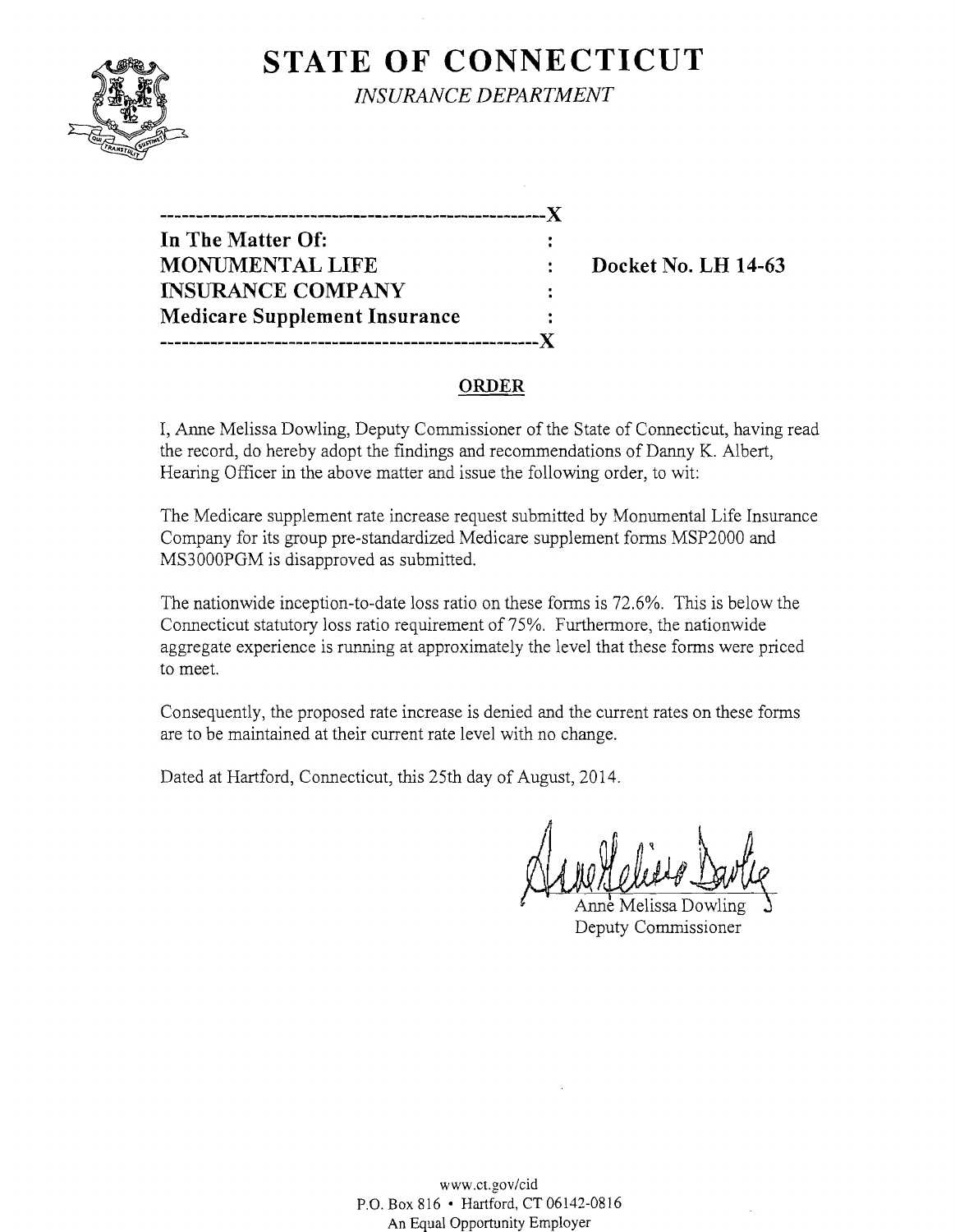

**STATE OF CONNECTICUT** *INSURANCE DEPARTMENT* 

| .------------------------------X     |   |
|--------------------------------------|---|
| In The Matter Of:                    |   |
| <b>MONUMENTAL LIFE</b>               |   |
| <b>INSURANCE COMPANY</b>             | ÷ |
| <b>Medicare Supplement Insurance</b> |   |
|                                      |   |

**Docket No. LH 14-63** 

# **PROPOSED FINAL DECISION**

### 1. **INTRODUCTION**

The Insurance Commissioner of the State of Connecticut is empowered to review rates charged for individual and group Medicare supplement policies sold to any resident of this State who is eligible for Medicare. The source for this regulatory authority is contained in Chapter 700c and Section 38a-495a of the Connecticut General Statutes.

After due notice a hearing was held at the Insurance Department in Hartford on August 13, 2014, to consider whether or not the rate increase requested by Monumental Life Insurance Company on its group pre-standardized Medicare supplement business should be approved.

No members from the general public attended the hearing.

No representatives from Monumental Life Insurance Company attended the hearing.

The hearing was conducted in accordance with the requirements of Section 38a-474, Connecticut General Statutes, the Uniform Administrative Procedures Act, Chapter 54 of the Connecticut General Statutes, and the Insurance Department Rules of Practice, Section 38a-8-1 et seq. of the Regulations of Connecticut State Agencies.

A Medicare supplement (or Medigap) policy is a private health insurance policy sold on an individual or group basis which provides benefits that are additional to the benefits provided by Medicare. For many years Medicare supplement policies have been highly regulated under both state and federal law to protect the interests of persons eligible for Medicare who depend on these policies to provide additional coverage for the costs of health care.

Effective December 1,2005, Connecticut amended its program of standardized Medicare supplement policies in accordance with Section 38a-495a of the Connecticut General Statutes, and Sections 38a-495a-1 through 38a-495a-21 of the Regulations of Connecticut Agencies. This program, which conforms to federal requirements, provides that all insurers offering Medicare supplement policies for sale in the state must offer the basic "core" package of benefits known as Plan A. Insurers may also offer anyone or more of eleven other plans (Plans B through N).

> www.ct.gov/cid P.O. Box 816 • Hartford, CT 06142-0816 An Equal Opportunity Employer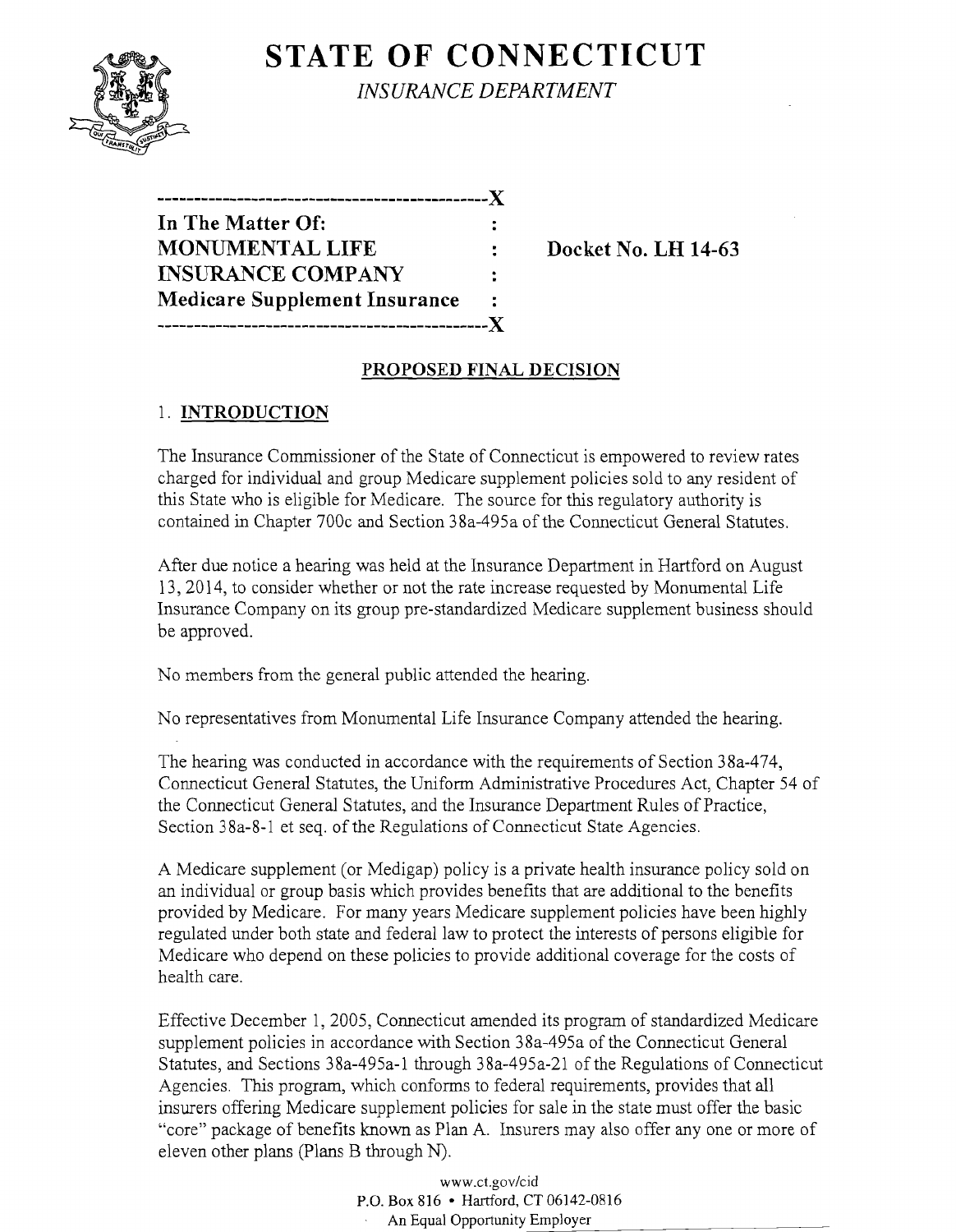Effective January 1,2006, in accordance with Section 38a-495c of the Connecticut General Statutes (as amended by Public Act 05-20) premiums for all Medicare supplement policies in the state must use community rating. Rates for Plans A through N must be computed without regard to age, gender, previous claims history or the medical condition of any person covered by a Medicare supplement policy or certificate.

The statute provides that coverage under Plan A through N may not be denied on the basis of age, gender, previous claims history or the medical condition of any covered person. Insurers may exclude benefits for losses incurred within six months from the effective date of coverage based on a pre-existing condition.

Effective October 1, 1998, carriers that offer Plan B or Plan C must make these plans as well as Plan A, available to all persons eligible for Medicare by reason of disability.

Insurers must also make the necessary arrangements to receive notice of all claims paid by Medicare for their insureds so that supplemental benefits can be computed and paid without requiring insureds to file claim forms for such benefits. This process of direct notice and automatic claims payment is commonly referred to as "piggybacking" or "crossover".

Sections 38a-495 and 38a-522 of the Connecticut General Statutes, and Section 38a-495a-l0 of the Regulations of Connecticut Agencies, state that individual and group Medicare supplement policies must have anticipated loss ratios of 65% and 75%, respectively. Under Sections 38a-495-7 and 38a-495a-10 of the Regulations of Connecticut Agencies, filings for rate increases must demonstrate that actual and expected losses in relation to premiums meet these standards, and anticipated loss ratios for the entire future period for which the requested premiums are calculated to provide coverage must be expected to equal or exceed the appropriate loss ratio standard.

Section 38a-473 of the Connecticut General Statutes provides that no insurer may incorporate in its rates for Medicare supplement policies factors for expenses that exceed 150% of the average expense ratio for that insurer's entire written premium for all lines of health insurance for the previous calendar year.

#### II. **FINDING OF FACT**

After reviewing the exhibits entered into the record of this proceeding, and utilizing the experience, technical competence and specialized knowledge of the Insurance Department, the undersigned makes the following findings of fact:

- 1. Monumental Life Insurance Company has requested a 2% rate increase on its group pre-standardized Medicare supplement policies for forms MSP2000 and MS3000PGM.
- 2. As of12/31/13 there were 5 policies in-force in Connecticut and 1,050 nationwide.
- 3. The last rate increase approved for these policies was in June of2011 and resulted in an increase of 10.0%.
- 4. These forms had been mass marketed.